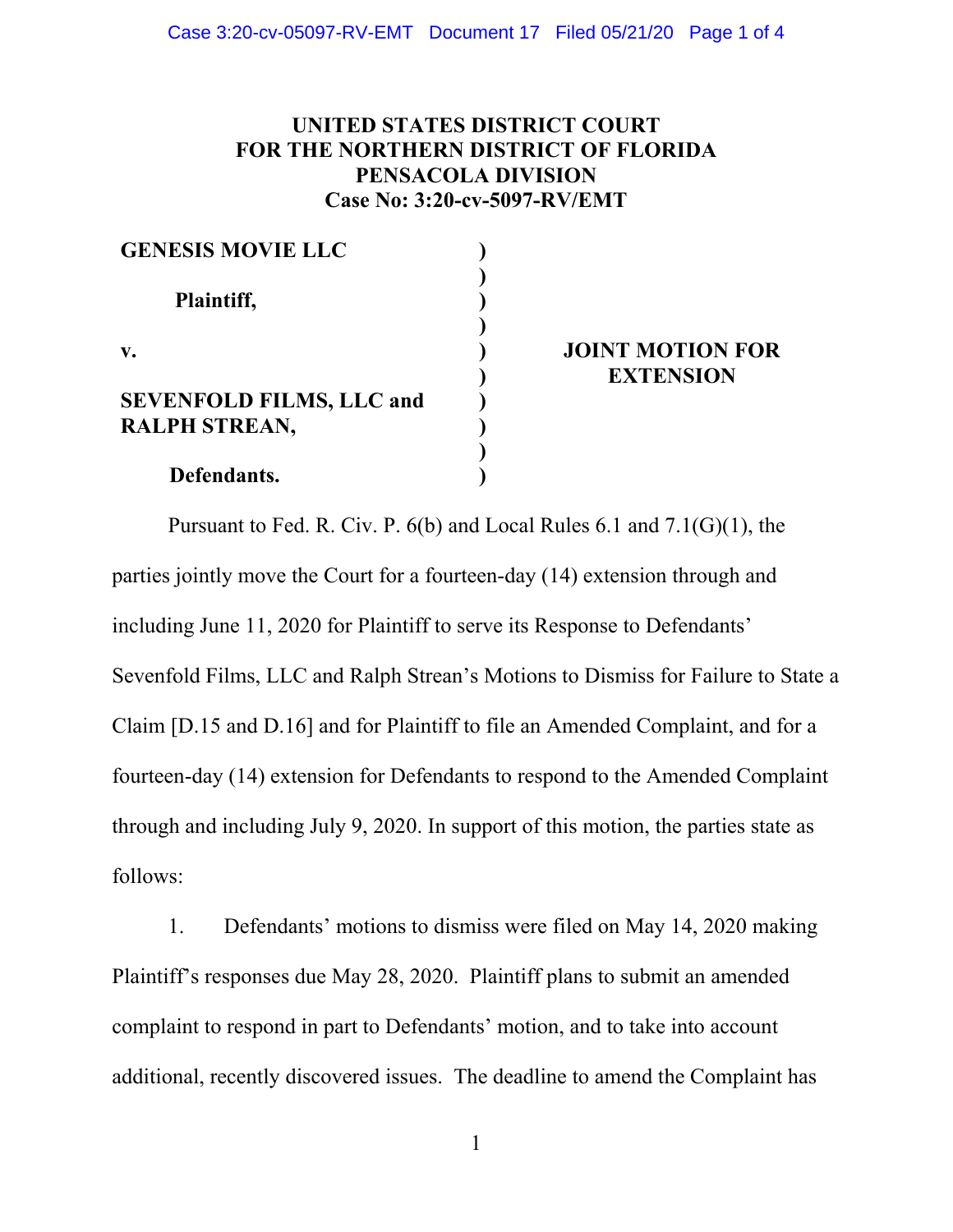#### Case 3:20-cv-05097-RV-EMT Document 17 Filed 05/21/20 Page 2 of 4

not passed and Defendants consent to the filing of the amended pleading.

2. Counsel for Plaintiff has a long-planned family vacation that is scheduled to start this Friday, May 22 and continue through the following week and requires additional time to prepare the response and Amended Complaint.

3. Plaintiff's Amended Complaint to be filed on June 11, 2020 would make Defendant's response to the Amended Complaint due June 25, 2020.

4. Counsel for Defendants requires additional time to respond to the Amended Complaint and Plaintiff consents to the said extension.

5. These extensions are not being requested for the purposed of causing undue delay.

 WHEREFORE, the parties respectfully request that this Court grant the requested extension up to and including June 11, 2020, for Plaintiff to respond to Defendants' Motion to Dismiss and to file an Amended Complaint, and up to and including July 9, 2020 for Defendants to respond to the Amended Complaint.

2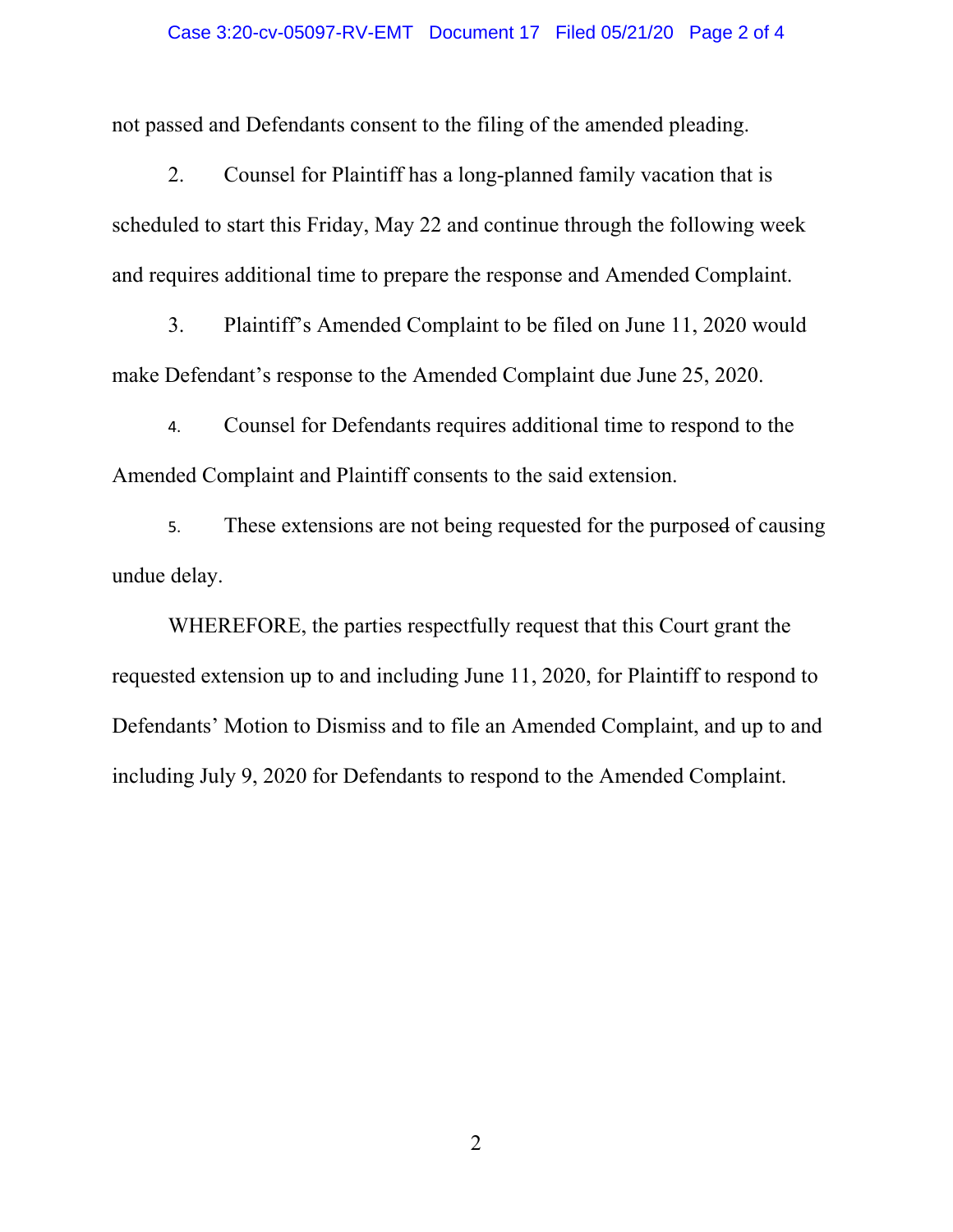Respectfully submitted, this the 21st day of May, 2020.

# **Michael Best & Friedrich LLP Attorneys for Plaintiff**

# **Scott Patent and Legal Services Attorneys for Defendant**

By: */s/ Anthony J. Biller*  Anthony J. Biller, *pro hac vice* NC Bar No. 24,117 Emily M. Haas, *pro hac vice* NC Bar No. 39,716 2501 Blue Ridge Road, Suite 390 Raleigh, NC 27607 Telephone: 984-220-8750 Facsimile 877-398-5240 Email: abjiller@michaelbest.com emhaas@michaelbest.com

By: /Steven R. Scott/

Steven R. Scott FL Bar No.0310158 462 Kingsley Ave. Suite 101 Orange Park, Florida 32073 Telephone: 904-289-9378 Email: srscott@wildblue.net